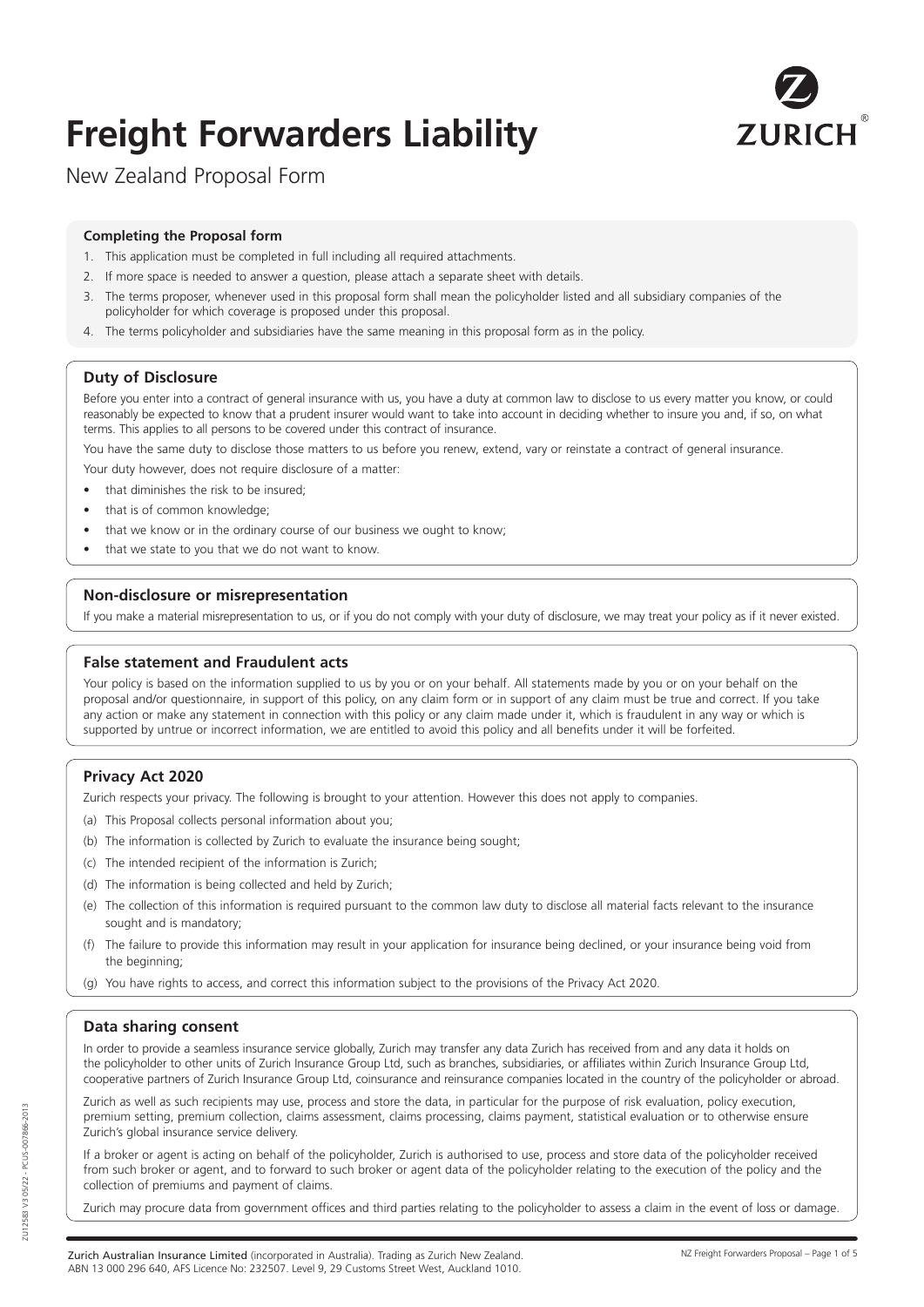# **Information about this Insurance**

#### **The Policy**

Freight forwarders are potentially exposed to a wide variety of liabilities in respect to the services they provide. These include liabilities to third parties, loss of or damage to cargo, errors and omissions, removal of abandoned cargo, breach of authorities' regulations and loss of or damage to owned or leased equipment.

Zurich through Midas Insurance Brokers provides cover against these liabilities including the associated legal costs with six cover options available to provide the level of cover you require.

#### **Basic risks covered**

According to the cover options chosen cover includes

**Cover option 1 –** Liability for non-contractual liabilities at law and specified legally enforceable contracts, including consequential losses, arising out of the provision of insured services.

**Cover option 2 –** Liability for loss of or damage to cargo and consequential loss arising therefrom under contracts of carriage, international conventions or law.

**Cover option 3 –** Liability for errors or omissions in providing insured services or resulting from delay and indemnity for financial penalties imposed by authorities.

**Cover option 4 –** Indemnity for costs and expenses arising out of an occurrence which may give rise to a claim covered by any applicable cover option, arising out of the provision of insured services.

**Cover option 5 –** Liability for removal and disposal of abandoned cargo, payments due under standard forms of customs bonds or guarantees, statutory enactments imposing the responsibility of a principal, fraudulent or dishonest acts of employees and costs of recovering monies due.

**Cover option 6 –** Loss of or damage to specified equipment including liability to pay general average or salvage charges or lease per diem charges in respect of lost or damaged equipment.

#### **Principal risks excluded**

This insurance does not cover liability, loss, damage or expense in respect of the following

- where more specific insurance exists
- punitive or exemplary damages
- your insolvency or financial default
- operation or management of a ship or aircraft
- time penalties
- dredging operations or dumping of spoil
- operation of dump site or disposal of waste
- waiver of rights of recourse.

#### **Premium**

This is based on your gross receipts or gross income for the period of insurance, the limit of liability, your contractual arrangements, services provided and cover options chosen. A minimum and deposit premium is calculated on your estimated gross receipts/ gross income and this is adjustable on expiry of the policy period on receipt of your certified actual gross receipts/gross income if these are higher than estimated.

#### **Settling your claim**

Subject to the policy deductible our experienced claims staff will promptly indemnify you up to the agreed limit for legal liability and costs insured by the policy.

#### **Important**

The information above is an outline of the cover provided. Full details of the cover with all limitations exclusions and conditions are contained in the policy.

# **Insured**

Name

**1**

Address Postcode

How many years have you been a freight forwarder?

Have you or has any principal, partner or director of the proposer ever entered into liquidation, become insolvent or bankrupt or committed an act of bankruptcy or committed a criminal offence?  $Yes \cap No$ 

If 'Yes', please provide details (attach a separate page if required)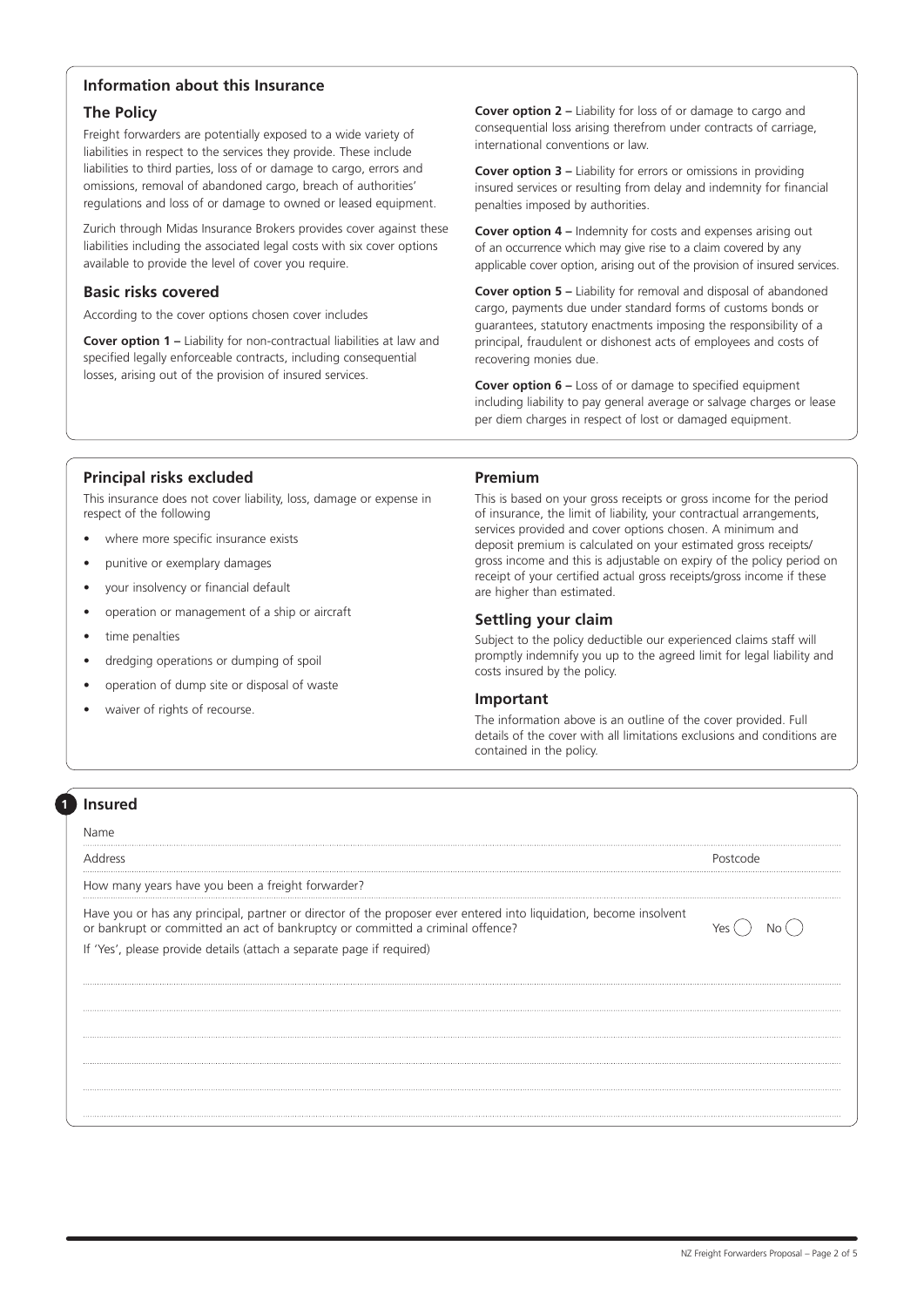| <b>Operating locations</b>                                                                   |                                                                                                                                           |                  |
|----------------------------------------------------------------------------------------------|-------------------------------------------------------------------------------------------------------------------------------------------|------------------|
| Address                                                                                      |                                                                                                                                           | Postcode         |
| Address<br>                                                                                  |                                                                                                                                           | Postcode         |
| Address                                                                                      |                                                                                                                                           | Postcode         |
| Address<br>.                                                                                 |                                                                                                                                           | Postcode         |
| Address                                                                                      |                                                                                                                                           | Postcode         |
| Address                                                                                      |                                                                                                                                           | Postcode         |
| Address                                                                                      |                                                                                                                                           | Postcode         |
| Address                                                                                      |                                                                                                                                           | Postcode         |
| Period of cover required                                                                     |                                                                                                                                           |                  |
| From 4pm                                                                                     | To 4pm<br>$\sqrt{2}$                                                                                                                      |                  |
| <b>Cover required</b>                                                                        |                                                                                                                                           |                  |
| Limit of liability \$                                                                        | Deductible \$                                                                                                                             |                  |
| Please select the cover options you require:                                                 |                                                                                                                                           |                  |
| 2(<br>Cover option                                                                           | $5^{\circ}$<br>$3^{\circ}$<br>4(                                                                                                          | 6 (              |
| a separate sheet.                                                                            | If you have selected Cover option 6, please provide details of the equipment to be insured. If there is insufficient space, please attach |                  |
| Description                                                                                  | Serial number                                                                                                                             | Sum insured      |
|                                                                                              |                                                                                                                                           | \$               |
|                                                                                              |                                                                                                                                           | \$               |
|                                                                                              |                                                                                                                                           | \$               |
|                                                                                              |                                                                                                                                           | \$               |
|                                                                                              |                                                                                                                                           | \$               |
|                                                                                              |                                                                                                                                           |                  |
| <b>Business details</b>                                                                      |                                                                                                                                           |                  |
| Cargo handled<br>Do you handle the following cargo? If 'Yes' please advise estimated volume. |                                                                                                                                           |                  |
|                                                                                              |                                                                                                                                           |                  |
|                                                                                              |                                                                                                                                           |                  |
| Project or specialised cargo                                                                 | No<br>Yes                                                                                                                                 | Volume           |
| High value cargo                                                                             | No<br>Yes I                                                                                                                               | Volume           |
| Refrigerated cargo<br>Tanktainer cargo                                                       | No<br>Yes (<br>No<br>Yes (                                                                                                                | Volume<br>Volume |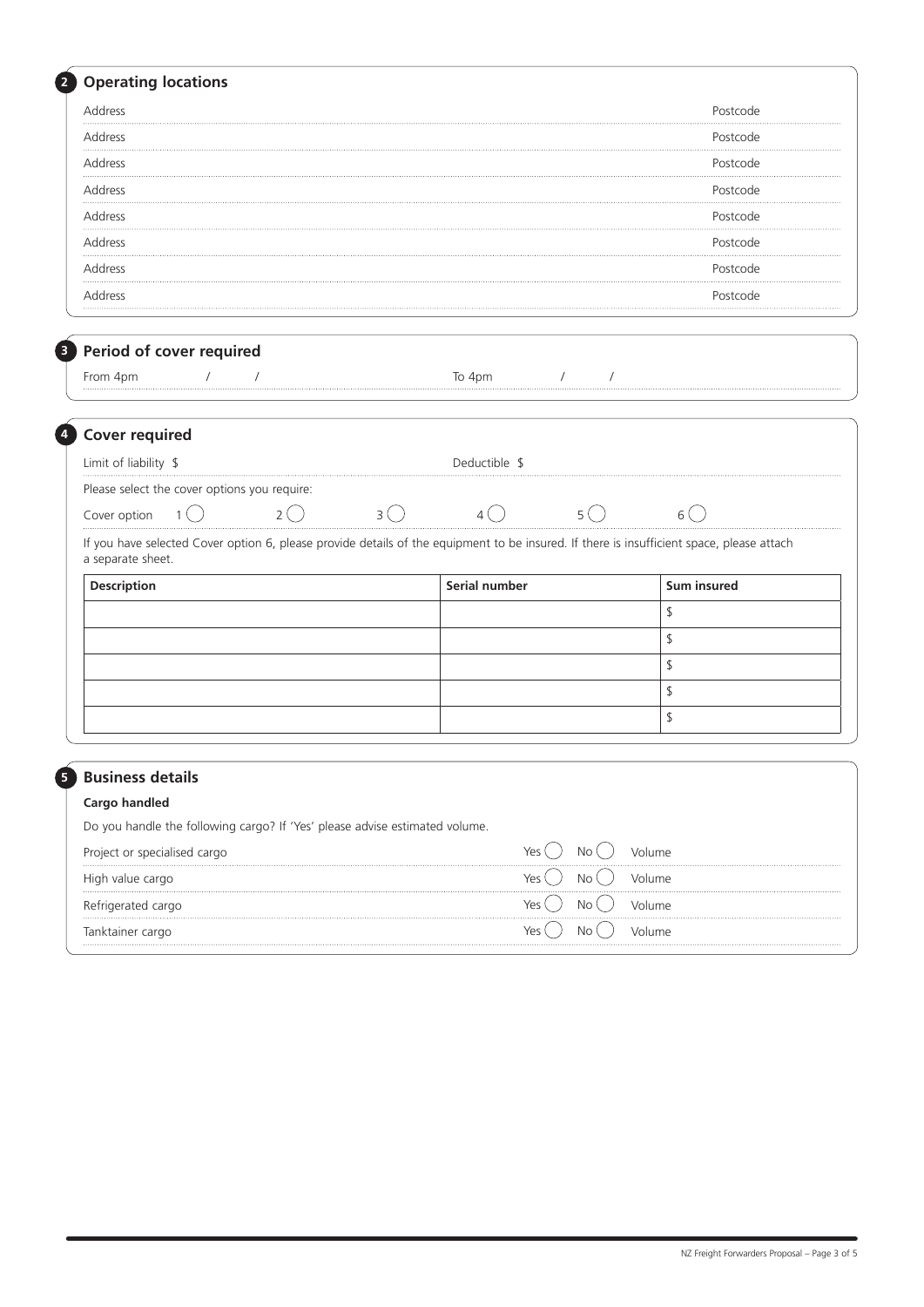#### **Services and activities provided**

**6**

| Services and activities provided:                                      |            |
|------------------------------------------------------------------------|------------|
| Freight forwarding agent                                               |            |
| Packing and labelling of cargo                                         |            |
| Consolidation of cargo into containers                                 | No         |
| Transport of cargo in own vehicles                                     | No '       |
| Non vessel owning carrier (NVOC)                                       | YΑς        |
| Carrier by air                                                         | No.<br>Yes |
| Lease, hire or ownership of containers, trailers or handling equipment | Nο         |
| Storage of cargo in warehouse(s) owned, leased or operated by you      |            |
| Storage of cargo in bond store(s) owned, leased or operated by you     | No '       |
| Provision of customs clearance for imported cargo                      |            |
| Agent for consignees                                                   | <b>No</b>  |
| Overseas principals for imported cargo                                 | Nο         |
| Marine insurance agent                                                 |            |

Please supply a copy of your standard trading conditions and all bills of lading, airway bills, waybills, consignment notes, agency agreements and **any other** contractual agreements for services and activities you have marked 'Yes' above and for which insurance cover is required.

#### **Financial details**

**7**

Annual gross receipts and/or annual gross income

|                                   | <b>Freight forwarder</b> | <b>Customs broker</b> |  |
|-----------------------------------|--------------------------|-----------------------|--|
| Actuals previous insurance period |                          |                       |  |
| Estimates this insurance period   |                          |                       |  |
| Estimates next insurance period   |                          |                       |  |

#### **Breakdown of estimates next insurance period**

In relation to your estimated gross income for freight forwarding activities for the next insurance period, please advise the following: What percentage of the income estimated above relates to activities?

1. When you are acting as a principal carrier (NVOC) issuing your own bill of lading?  $\%$ 

2. When you are acting as an agent on behalf of customers arranging transportation by:

Sea % Air % Road %

3. Other services %

#### **Please note: percentages estimated for 1, 2 and 3 above must total 100%**

Estimated TEU for this insurance period

Main destinations served

#### **Customs broking – estimate of gross income this insurance period**

In relation to your estimated gross income for customs broking activities this period of insurance, please advise the following;

1. When acting as a customs broker  $\%$ 

2. Other (please specify) 3. The Manus of the Manus of the Manus of the Manus of the Manus of the Manus of the Manus of the Manus of the Manus of the Manus of the Manus of the Manus of the Manus of the Manus of the Manus o

**Please note: percentages estimated for 1 and 2 above must total 100%**